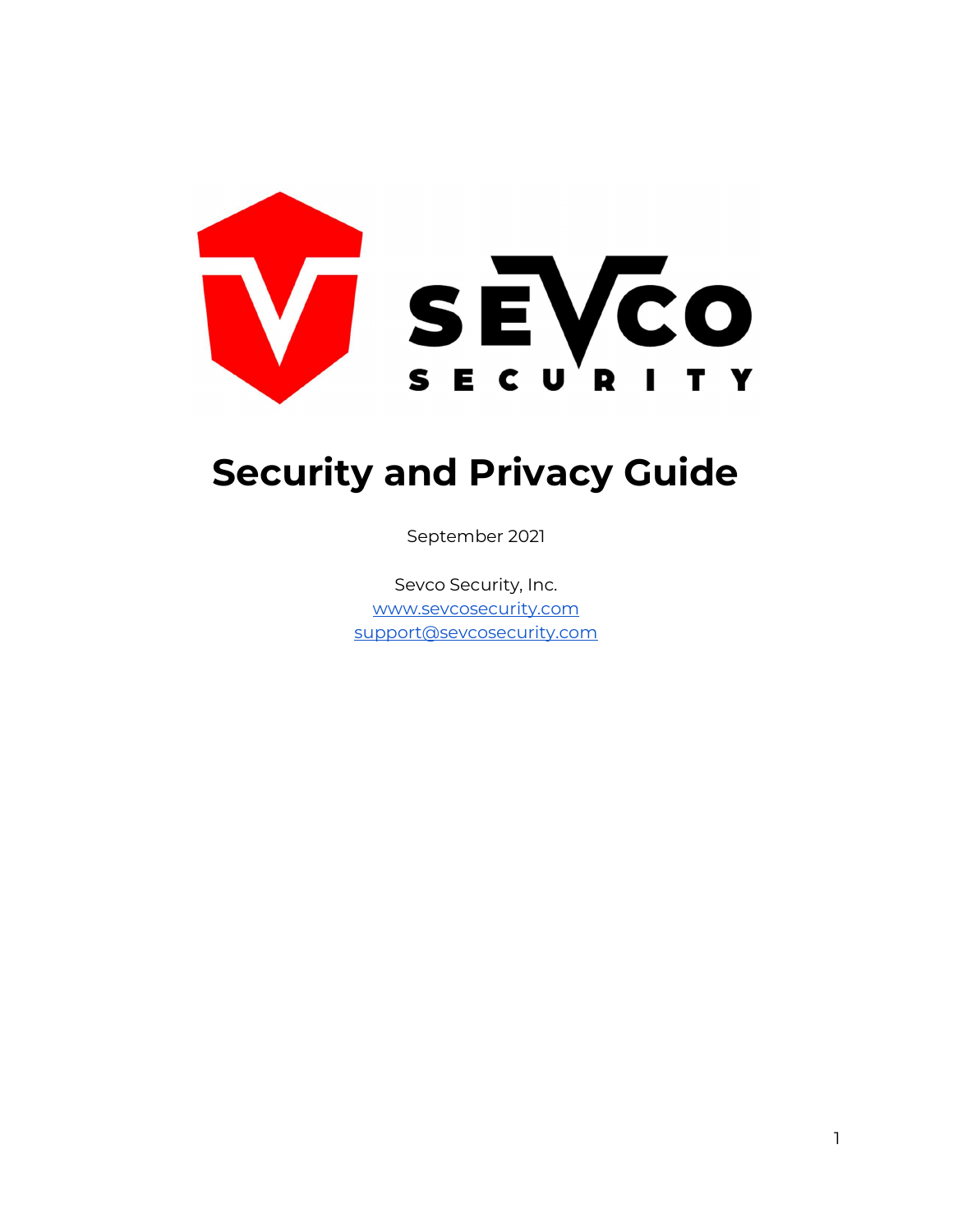# Table of Contents

| <b>Introduction</b>                                            | 4  |
|----------------------------------------------------------------|----|
| <b>Secure Data</b>                                             | 5  |
| <b>Physical Security</b>                                       | 5  |
| Political & Legal                                              | 5  |
| Logical                                                        | 5  |
| Data Architecture                                              | 6  |
| <b>Access Controls</b>                                         | 6  |
| <b>Data Protections</b>                                        | 7  |
| Data Segmentation & destruction                                | 7  |
| <b>Secure Operations</b>                                       | 8  |
| Audit Logging & Retention                                      | 8  |
| <b>Security Monitoring</b>                                     | 8  |
| <b>Static Analysis</b>                                         | 8  |
| <b>Vulnerability Scans</b>                                     | 8  |
| <b>Penetration Testing</b>                                     | 9  |
| Backups and Availability                                       | 9  |
| Change Control                                                 | 9  |
| Denial of Service                                              | 10 |
| <b>Secure Development</b>                                      | 12 |
| Product Risk Management Plan                                   | 12 |
| Secure Development Lifecycle                                   | 13 |
| Security Response Center                                       | 14 |
| <b>Secure Organization</b>                                     | 15 |
| Policies and Procedures                                        | 15 |
| Responsibility                                                 | 15 |
| <b>Personnel Security</b>                                      | 15 |
| <b>Background Checks</b>                                       | 15 |
| <b>Confidentiality Agreements</b>                              | 15 |
| Acceptable Use and Employee Code of Conduct                    | 16 |
| <b>Security Policies</b>                                       | 16 |
| <b>Security Training</b>                                       | 16 |
| Data Classification, Data Handling and Data Retention Policies | 16 |
| Incident Response Plans and Exercises                          | 16 |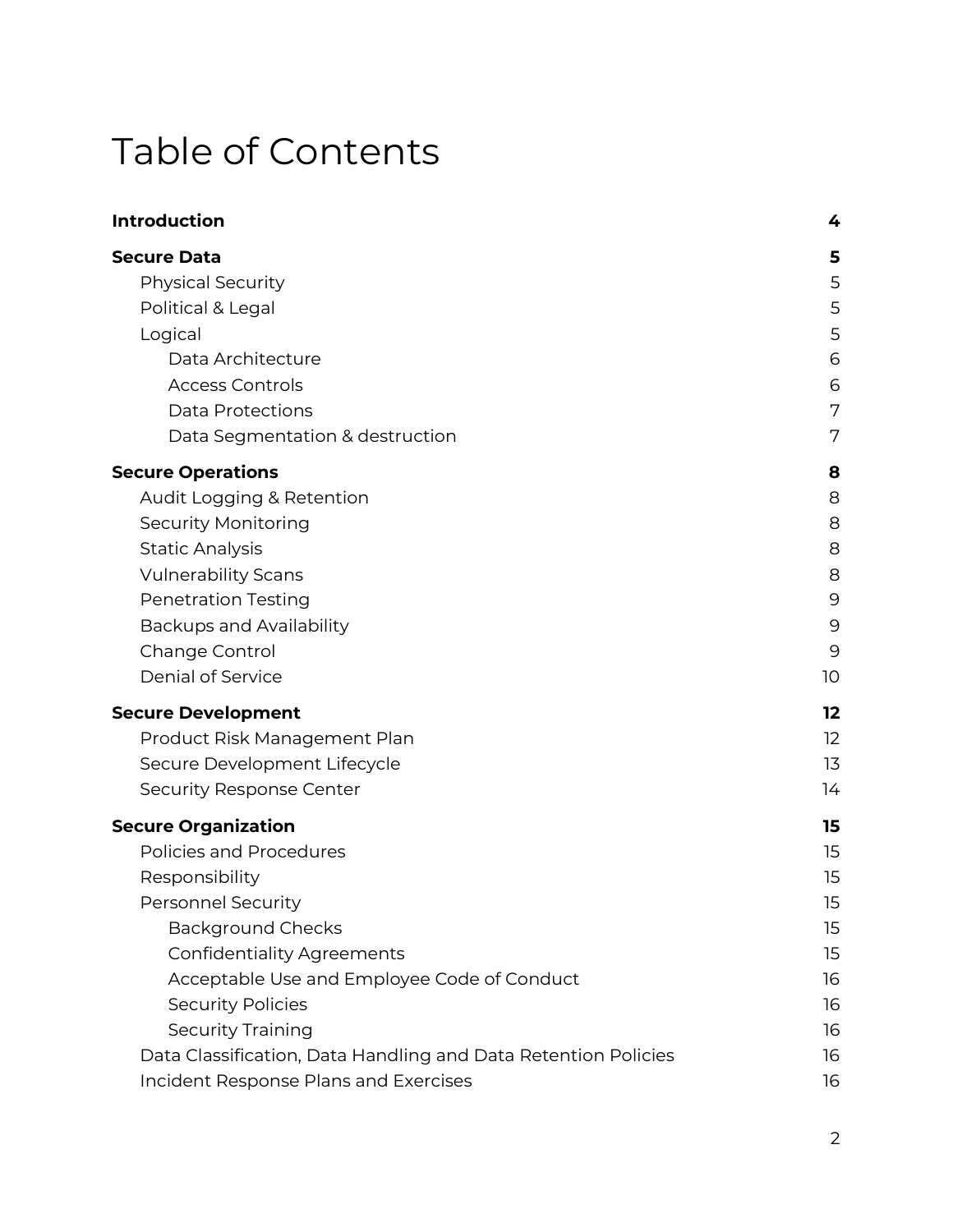

September 2021

| <b>Business Continuity Management</b><br>Service Continuity<br>Risk Assessment | 17<br>17 |
|--------------------------------------------------------------------------------|----------|
| <b>Privacy and Compliance</b>                                                  | 18       |
| Data Processed                                                                 | 18       |
| Sevco Privacy Program                                                          | 18       |
| Regulatory Compliance                                                          | 18       |
| <b>General Data Protection Regulation (GDPR)</b>                               | 18       |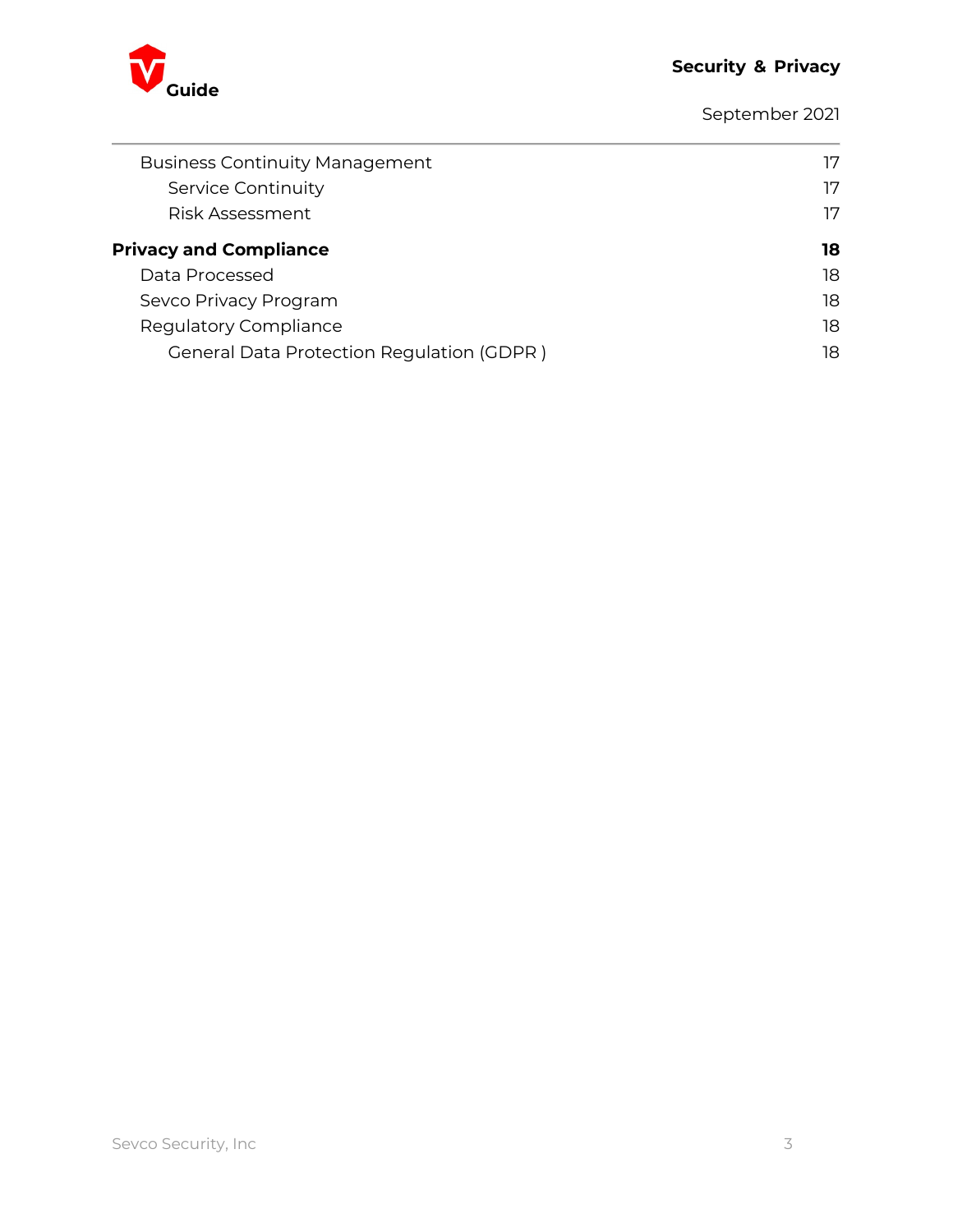

## Introduction

This guide is an overview of the people, processes, and technology Sevco Security Inc. ("Sevco", "us" or "our") uses to develop, test, and deploy our products and services ("Services").

When evaluating the security of a cloud solution, it is important to distinguish between:

- **"security of the cloud"** security measures that the cloud provider implements and operates.
- **"security in the cloud"** security measures the cloud solution vendor implements and operates, related to the security of its applications.

Sevco is directly responsible for providing "security in the cloud" for the Services. Sevco uses Amazon Web Services (AWS) as our cloud hosting provider and consequently relies on AWS for "security of the cloud" operations. AWS regularly publishes its Shared Responsibility Model and documentation on AWS security best practices for review.

This guide describes Sevco's security procedures in five areas:

- **Secure Data How we protect your data**
- **Secure Operations -** Our operational security procedures
- **Secure Development Our secure development practices**
- **Secure Organization -** Our organizational security program and policies
- **Privacy & Compliance** Privacy and compliance considerations

Security does not end with Sevco. Your team also shares responsibility for security. You are responsible for the security of your accounts.

Your team should enforce and follow best practices, including choosing strong passwords, enabling two-factor authentication for all users, and carefully protecting internal email accounts to ensure secure resetting of forgotten passwords.

If you have questions that are not covered in this guide, contact your Sevco representative or email us at support@sevcosecurity.com.

Due to the evolving nature of threats and business needs, Sevco reserves the right to modify our practices and policies.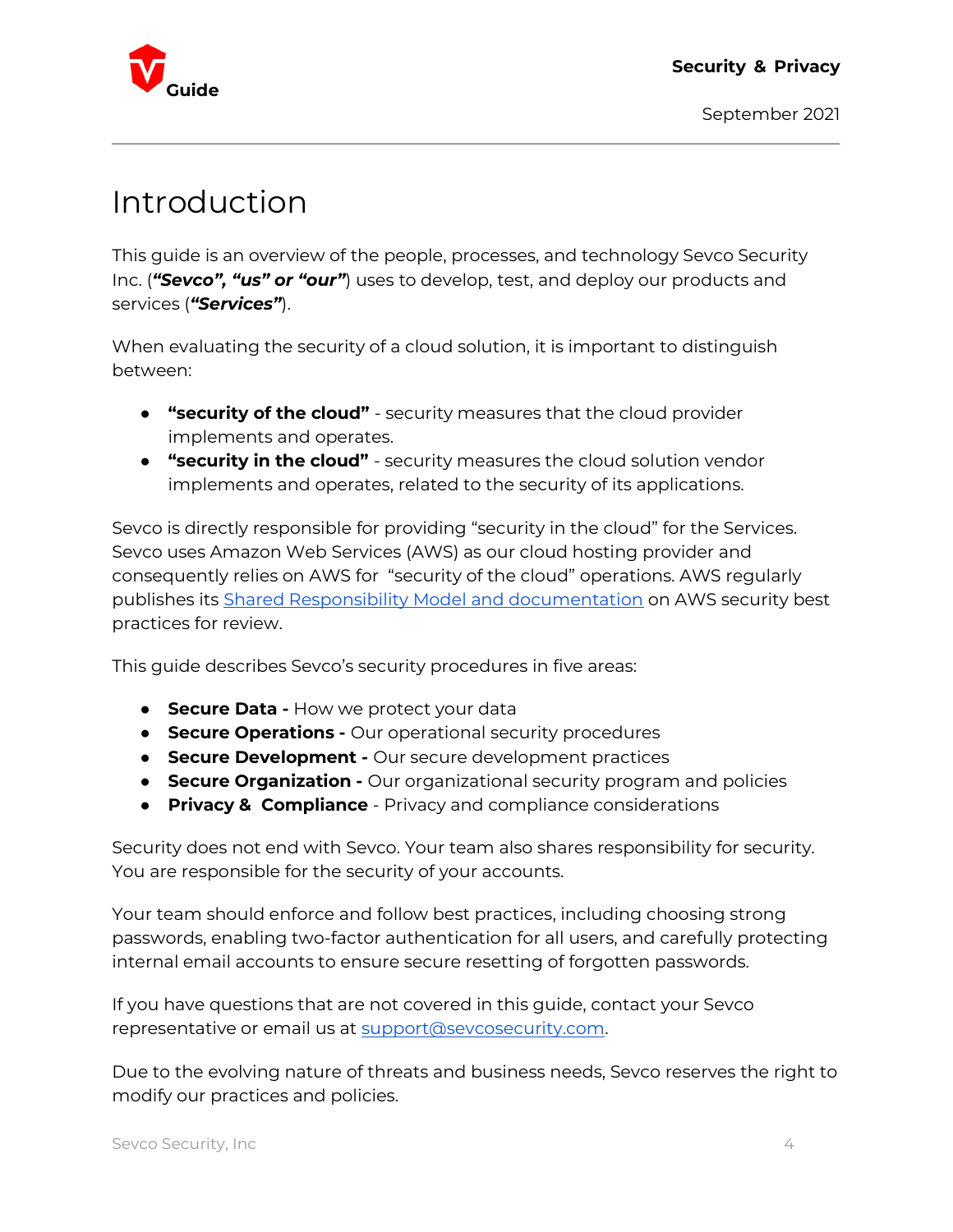

## Secure Data

Sevco uses Amazon Web Services (AWS) as our cloud hosting provider. Sevco leverages the AWS security regime, as well as Sevco's own internal data security practices, to deliver Sevco Services to our customers.

This section covers data security from the following four perspectives:

- **Physical** where your data is physically located.
- Political the political environment where your data and data-controlling entities reside.
- **Legal** the legal entities that control or process your data.
- **Logical** which people and networks have access to your data.

## Physical Security

Sevco's Services are hosted in the AWS US-East Region, Northern Virginia, USA.

AWS datacenters are staffed 24x7 by trained security guards. Datacenter access is authorized strictly on a least privilege basis. AWS customers are not authorized physical access to any AWS datacenter. Physical controls in AWS datacenters are validated by auditors as part of AWS's SSAE-16 SOC 2 Type II report. Independent reviews of these physical controls are included in AWS ISO 27001 audit, the PCI assessment, ITAR audit, and FedRAMP testing programs. See the AWS Risk and Compliance Resources for information about AWS physical security.

## Political & Legal

Sevco will not disclose your data unless required by law, regardless of the source or type of political pressure. It is Sevco policy to notify customers before disclosing their data, unless we are legally prevented from doing so.

In providing Services, Sevco can engage other third party services providers, such as AWS. Before engaging such providers, Sevco conducts a review of the service provider's security, privacy and confidentiality practices, and contractually imposes Sevco's standard security and privacy requirements as required by applicable laws. Please visit our *privacy policy* for up to date information.

See Amazon Web Services Data Privacy FAQ for information on AWS data privacy policies.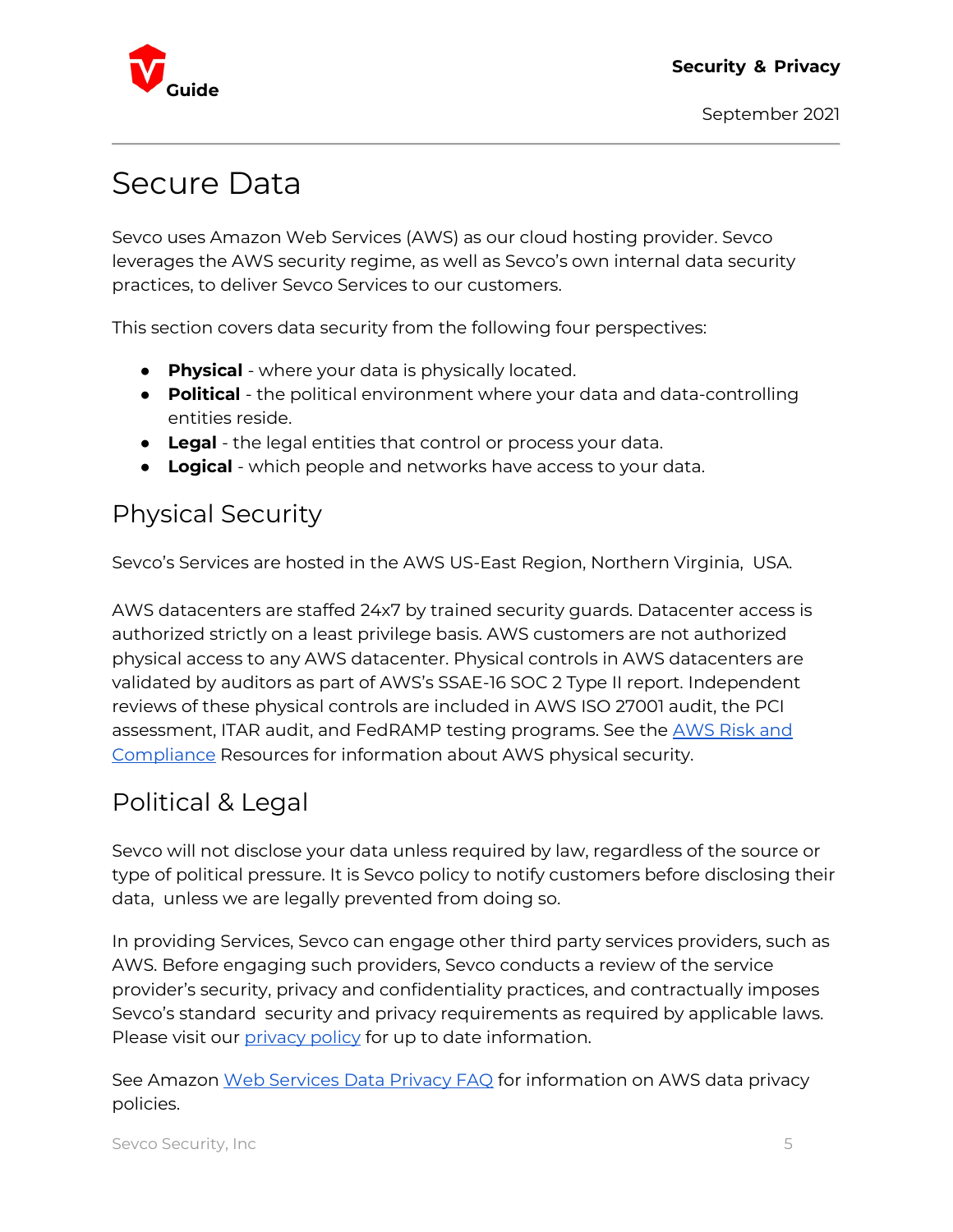

### Logical

This section describes the logical controls of your data in four categories:

- **Data Architecture -** how the platform processes and stores your data
- Data Access the controls in place around who and what can access your data
- Data Protections the encryption and segmentation controls in place for your data
- **Data Segmentation and Destruction** how your data is segmented from other clients and destroyed

#### Data Architecture

Sevco's cloud platform follows the "serverless" architecture design using AWS's API Gateway service, Lambda service and various storage services. APIs are grouped by "family," and each API group manages its own resources, independent of all other services.



Each API group runs inside a dedicated virtual network and uses AWS's Identity and Authorization Management system to control access to resources. The IAM permission system follows the principle of least privilege, ensuring every resource has permissions to access only exactly what it needs based on the processing needs.

### Access Controls

All access to your data is controlled by AWS's IAM system in one of AWS's managed storage services. Access is limited to the AWS Lambda function responsible for processing the data relevant to the API group.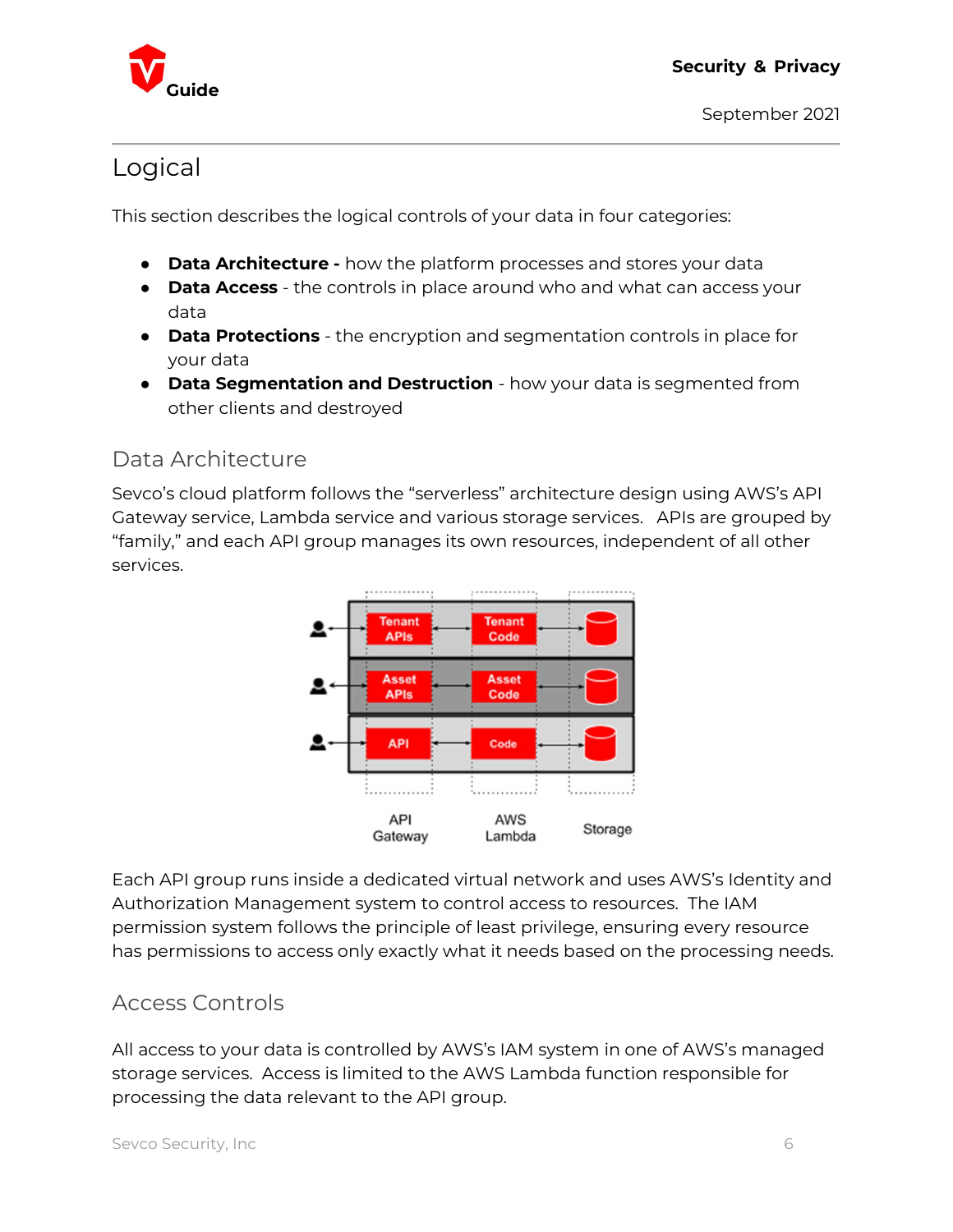

A subset of Sevco staff requires access to those data storage services for monitoring and troubleshooting. The access is limited to Sevco personnel responsible for managing production systems. All access is authenticated per-user, uses role-based access controls to limit access and requires a two factor authentication token.

Sevco also runs both demo and dev environments for day to day operations. These environments do not contain production customer data and allow broader access to systems for routine research and development tasks, further limiting the need for staff to access production systems. All deployments, from dev to demo to prod, use automated deployment procedures, ensuring no humans have to be involved in the updates, again limiting staff required to access production systems.

### Data Protections

All data to, from and within Sevco is encrypted in transit by using Transport Layer Security (TLS). Sevco monitors industry best practices for TLS configurations and makes sure that our products enforce appropriate protocols and ciphers. Any data transmission via unsecured transports is not supported and is strictly prohibited.

Your data is encrypted at rest anywhere it is persistem using AWS's storage service encryption technologies.

### Data Segmentation & destruction

All Sevco data is grouped by "Organization" or "tenant." When any customer establishes service with Sevco, it creates a new Organization. This represents the primary data security boundary for all data within an Organization. While there are access controls within an organization for your users to have access appropriate for their role, those are administrative controls rather than security controls.

All Sevco data processing is single-tenant. Every AWS Lambda function operates on one tenant at a time and all data, when stored, must be accompanied by the Organization Identifier ("org id") the data originated from. Every API request must contain the desired org id and those are encoded in the user's authentication token based on the organization the user's authorizations.

Finally, your data is destroyed in one of two cases: at the end of the defined retention period (typically less than 90 days) or on contract termination when the Organization containing your data is deleted.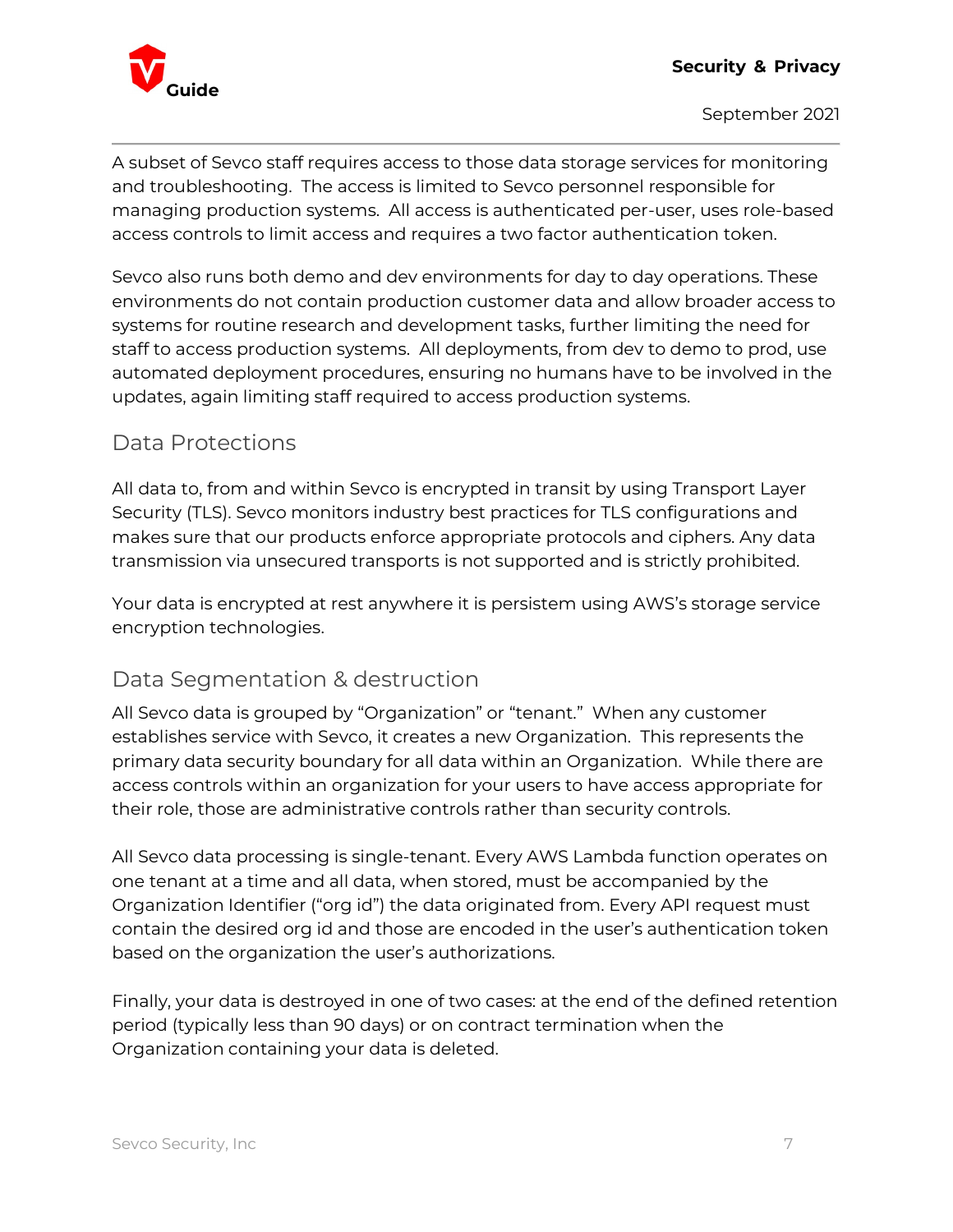

## Secure Operations

## Audit Logging & Retention

Role-based access controls, audit logging, and the policy of least privilege are used to provide logical segmentation and tracking of authorized user behavior on assets. These logs are transmitted in real time to AWS CloudTrail's logging system and are retained for 90 days.

## Security Monitoring

Sevco uses a variety of tools to monitor Service activity for unexpected behaviors. For example, since all AWS activity is logged with CloudTrail, we use GuardDuty to monitor those CloudTrail logs for any of the hundreds of findings natively supported by GuardDuty.

Any notice from any monitoring capability is treated with the same urgency as an availability issue and sent directly to the operations staff on call. These engineers receive security alerts, evaluate and respond appropriately. Any abnormal activity is escalated to Tier II security-specific responders for deeper investigation and response.

### Static Analysis

All Sevco source code is automatically scanned by static analysis tools at the time of commit. Any potentially dangerous artifact identified by the source analysis tools blocks the merge of new code into the main branch until the issue is resolved.

There are currently seven different static analyzers running, categorized by development language.

In addition, there are four other analyzers that focus on third party dependencies and any vulnerabilities in those packages.

## Vulnerability Scans

We protect against the two classes of common vulnerabilities that may introduce security risk in a serverless architecture: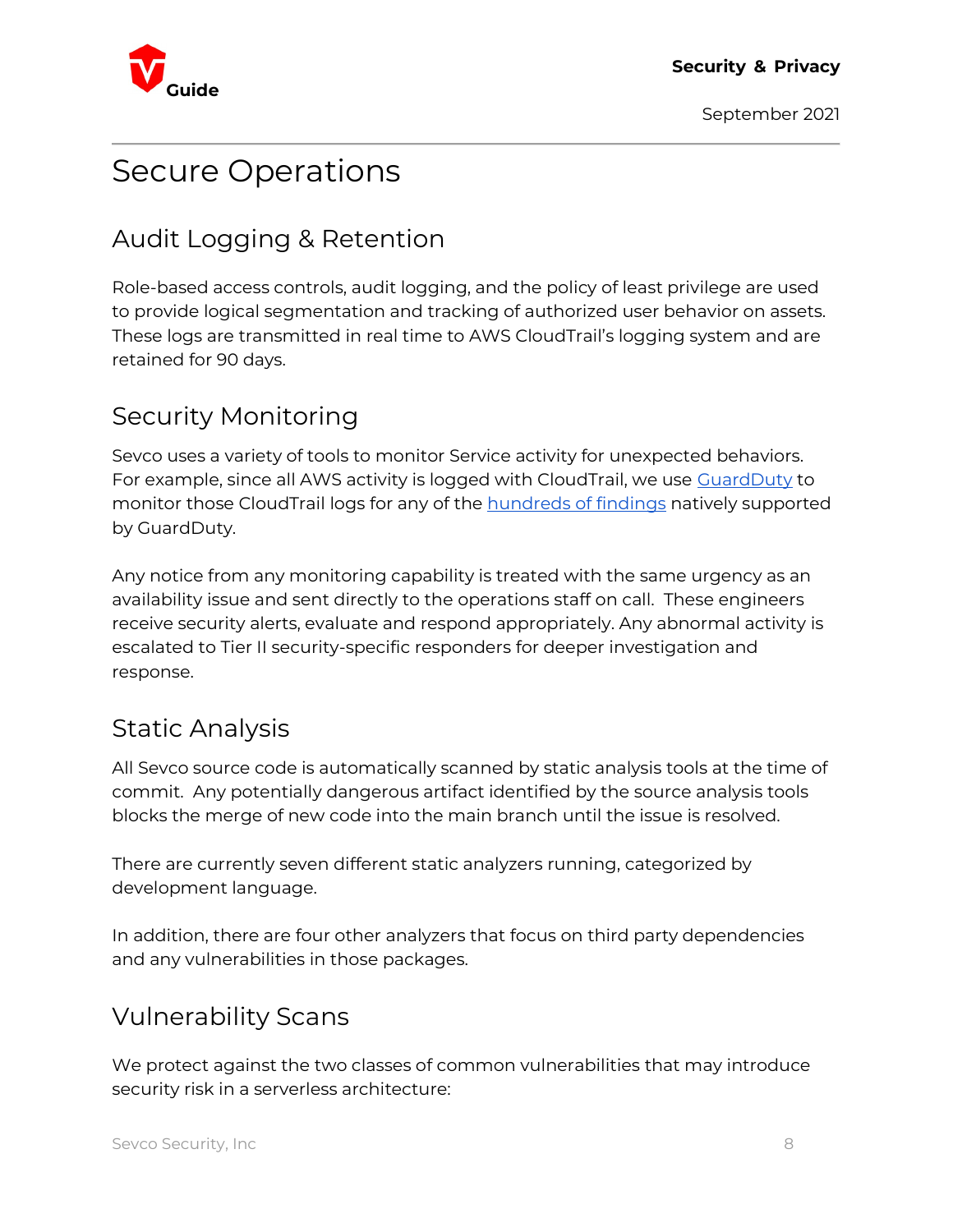

- Misconfigured authorization policies that publicly expose resources that should be private
- Third party software packages that introduce known vulnerabilities

Sevco monitors our public resources using a variety of AWS tools such as Scout Suite, AWS Config and AWS Inspector to ensure the publicly available resources match expectations and notify on any unexpected changes.

In addition, as part of our Secure Development procedures, we scan all third party packages used in our software to notify us of any published issues.

Any newly discovered issue in either category is treated as an urgent operations issue with the same priority as a production service outage.

## Penetration Testing

Sevco maintains an active bug bounty program through **BugCrowd.** The program includes all Sevco-owned assets, including the core product, marketing website and all back-office IT support infrastructure.

Periodic reviews with BugCrowd program managers assess program coverage to help ensure no area is overlooked. Any major new changes to the product or other asset is shared with the program to help ensure coverage.

## Backups and Availability

Sevco is architected as a highly available service. Every resource is deployed in multiple data centers (what AWS calls Availability Zones) to help ensure an outage in any single data center does not impact operations in other data centers.

Storage services follow the same highly available model, with all data replicated across each data center.

Finally, all raw data is stored in a highly durable temporary processing queue. In the event of unexpected catastrophic events, Sevco systems are designed to "replay" the raw incoming data and recreate any lost data.

## Change Control

Sevco's product operations teams follow "Infrastructure as Code" development principles.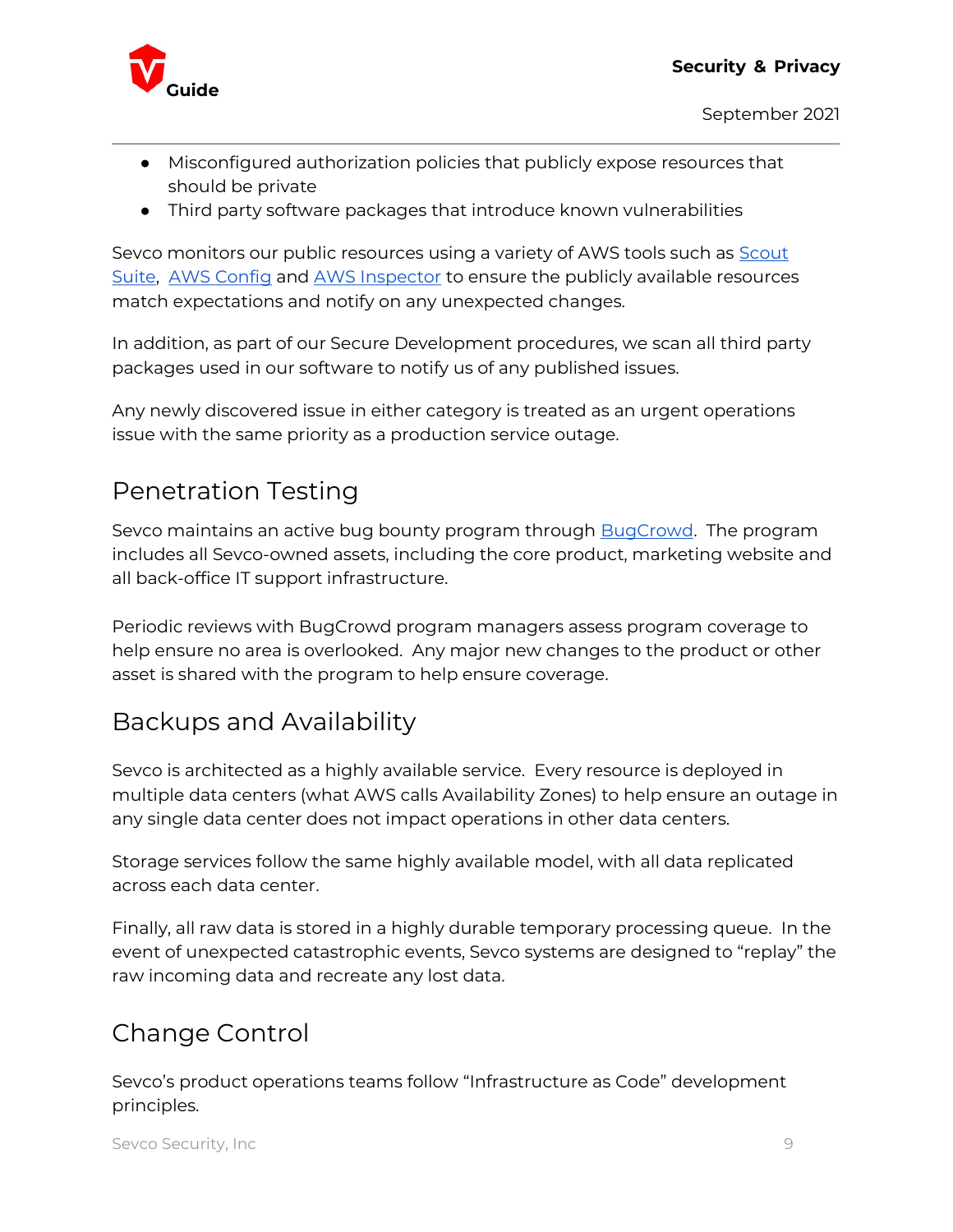

When infrastructure is code, we require that it be checked into a source code repository. Our processes are designed such that proposed changes are tracked on a per commit basis, and each commit includes a brief message with context, including a link to a ticket. Each change is required to go through a manual code review process, which includes automated testing and other checks that are used as a conditional acceptance before review by other members of the team.

These procedures mirror those of the traditional software development processes, allowing consistent procedures and practices between application development and infrastructure management within the team. These practices are a core tenant of "DevOps."

Sevco's product operations teams are required to follow the same product security program, including the Secure Development Lifecycle that is used to develop our applications. As a result, we require that all changes to production infrastructure:

- Are saved as a clearly-defined changeset in a source code repository with metadata that includes who made the change, when, why, and a reference to a ticket that is used to coordinate the change.
- Each proposed change undergoes automated acceptance testing, including QA tests and security-specific tests, static and dynamic code analysis.
- All proposed changes that pass acceptance testing must pass code review by at least one additional engineer who has sufficient knowledge of the system.
- Any security-sensitive changes must pass code review by the team's designated security engineer.
- Both regular and security engineers have escalation procedures to senior members of the architecture and security teams to escalate change reviews as needed.

These change control procedures are backed up by vulnerability scanners and configuration monitors that are designed to alert on unexpected or unsafe changes to critical configurations. If an unsafe change passes each of these controls and still makes it to production, our processes are designed to trigger a root cause analysis of the control efficacy. The review team makes recommendations for control updates to mitigate the risk of that change happening again (such as training, education, new automated tests or architectural update).

## Denial of Service

Responses to Denial of Service (DoS) attacks are tailored to the type of attack.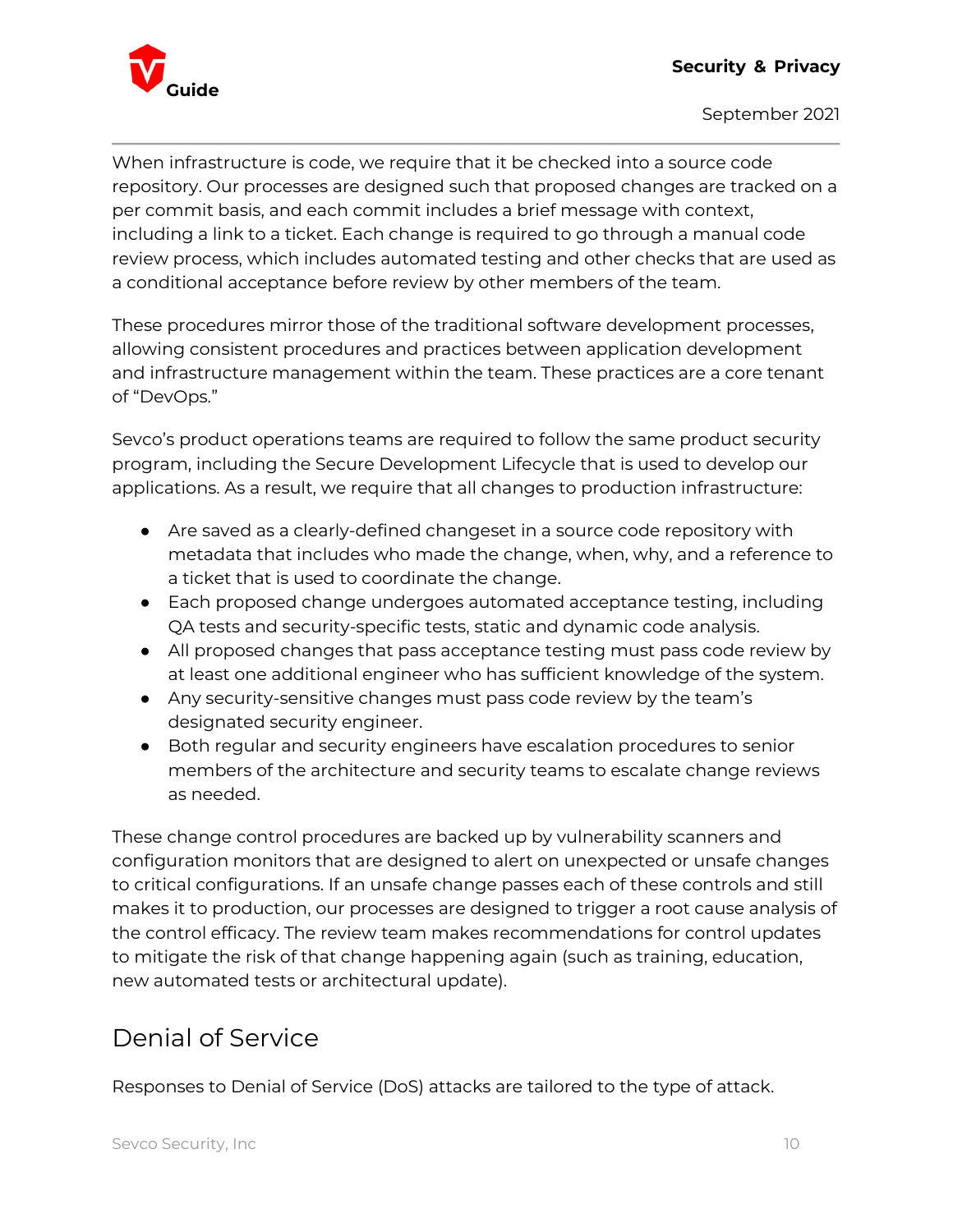

Sevco is hosted entirely in AWS, and AWS maintains responsibility for certain classes of DoS attacks as part of their responsibility for "security of the cloud." AWS uses proprietary techniques to mitigate the risk and reduce the impact of many off-theshelf Distributed Denial of Service (DDoS) attacks.

Other classes of DoS attacks may be categorized as "security in the cloud" and require Sevco action.

In the event of an attack, Sevco personnel will actively work with AWS staff to develop countermeasures specific to the attack profile. This can be simple IP filtering, specialized proxy servers in front of the server, deep packet inspection, or any combination of these measures.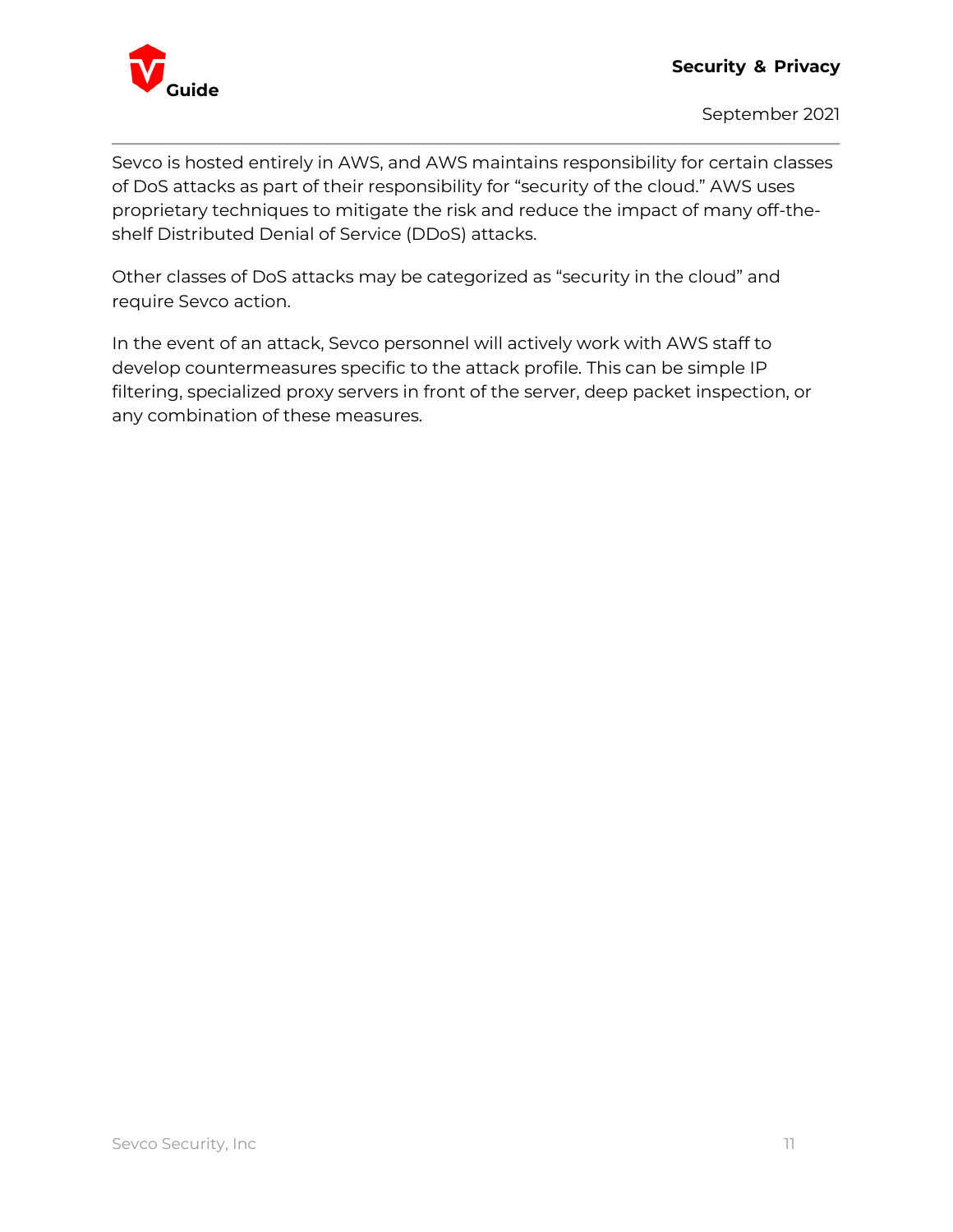

## Secure Development

Security procedures in our product development teams are governed by the Sevco Product Security Program. It includes three primary components:



- **Product Risk Management Plan**: Designed as a bottom-up evaluation of the risks to product security, the mitigations in place to reduce risks, and the areas in which we are investing to further reduce risks.
- **Secure Development Lifecycle**: Specifies required activities during software development designed to make sure that security is deliberately considered during planning, development, and release testing.
- **Security Response Center:** Monitoring for and responding to vulnerabilities in our products post-release.

### Product Risk Management Plan

Development and management of the risk management process is a high-level and iterative approach, integrated through the software development lifecycle. There are three goals:

- identify, rank, track and understand risks to product security
- identify operational activities in place to mitigate risks
- accept residual risks too low priority or too costly to mitigate

The Risk Management Plan is distinct from threat modeling or architecture reviews. Those activities are part of the Secure Development Lifecycle and apply the business's risk management philosophy to new development. They are executed by the product teams, derived from the guidance in the business's Risk Management Plan, and are designed to ensure consistency across the entire product organization.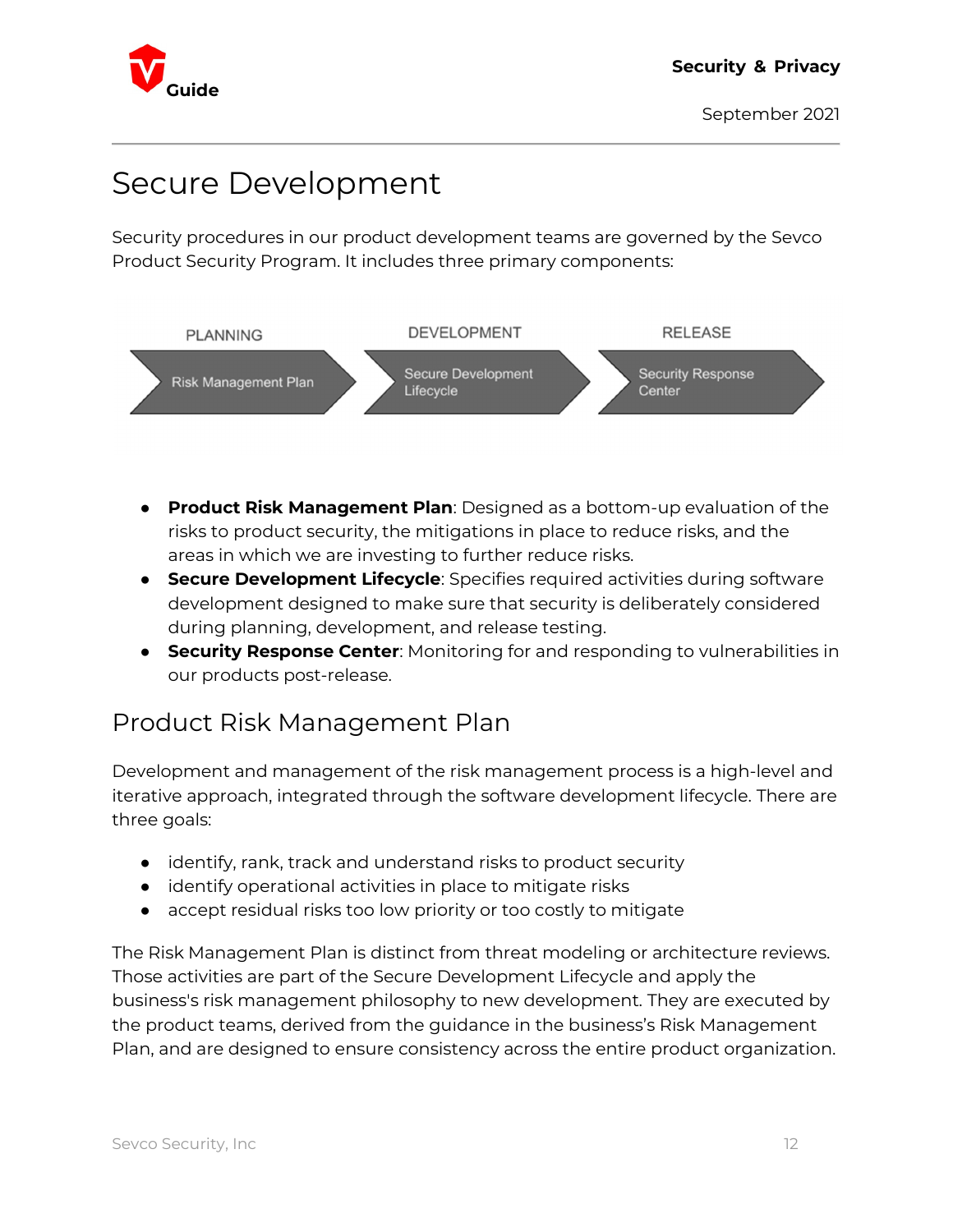

The product teams develop Sevco's Risk Management Plan with support from the product security group. The plan is renewed, reviewed and approved by Sevco's executive team every year.

## Secure Development Lifecycle

Based on industry best practices, Sevco's Secure Development Lifecycle (SVSDL) is designed to identify and mitigate product security risks during the product development phase. It is a collection of activities executed during the development process designed to ensure security during all development phases and include:

- Planning Phase
	- Security Requirement Review
	- Architecture Reviews
	- Threat Modeling
- Development Phase
	- Code Reviews
	- Static Analysis
	- Dynamic Analysis
	- API and UI Automated Scans
- Release Phase
	- External Vulnerability Scans
	- Penetration Testing
	- Security Response Planning and Coordination

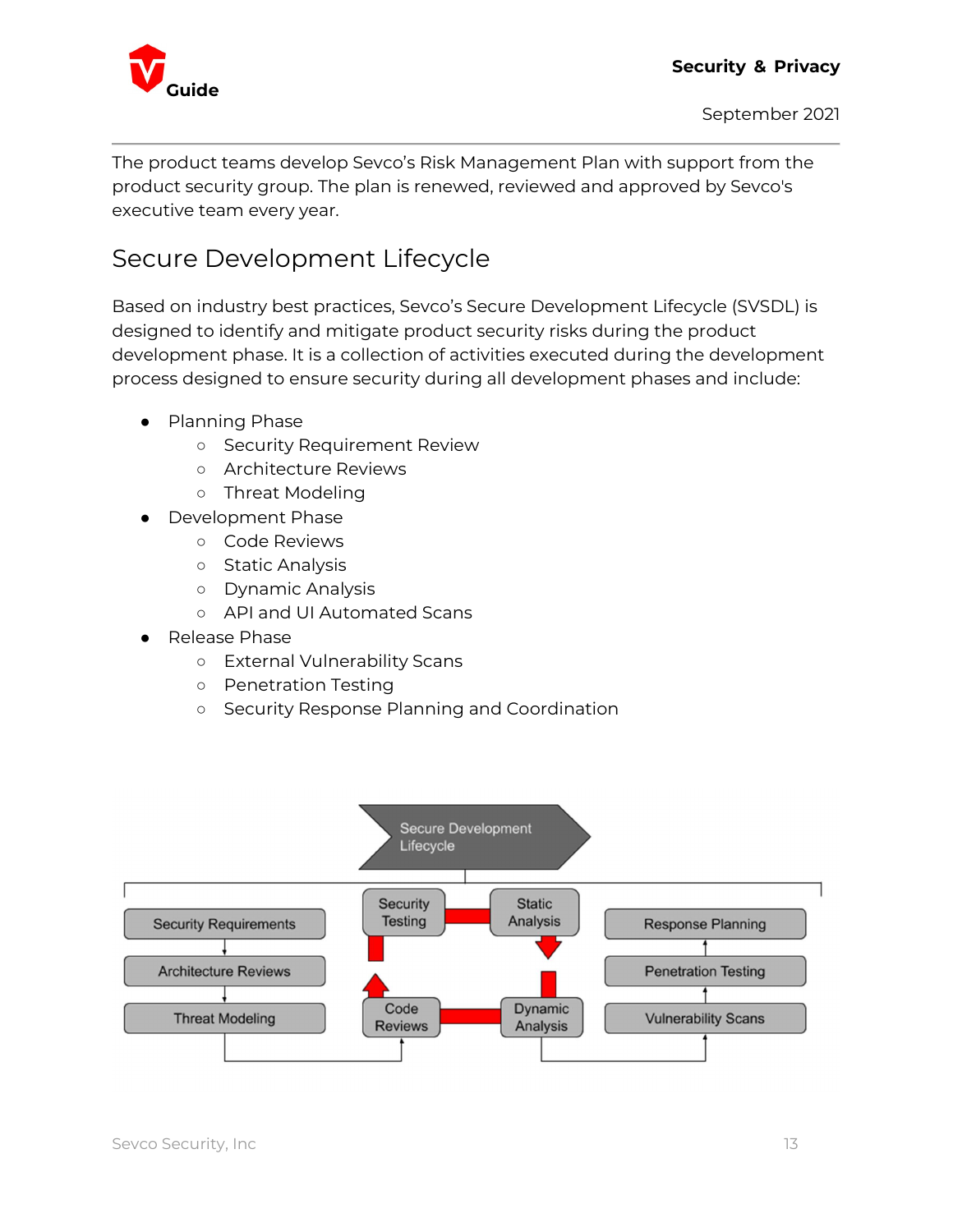

The rigor of our process attempts to prevent vulnerabilities from deployment and is evaluated regularly throughout the year to continue improving the security posture of our Services.

### Security Response Center

The Sevco Security Response Center (SVSRC) manages security vulnerabilities after release. The SVSRC receives product vulnerability reports from researchers, customers, partners, as well as through internal and third party testing. The SVSRC is required to validate the report, communicate to the reporter (if necessary) and queue

the reported vulnerability for resolution. After each report is validated and remediated, SVSRC will communicate vulnerability details including severity, criticality, and any available workarounds and remediation procedures to customers via security advisories.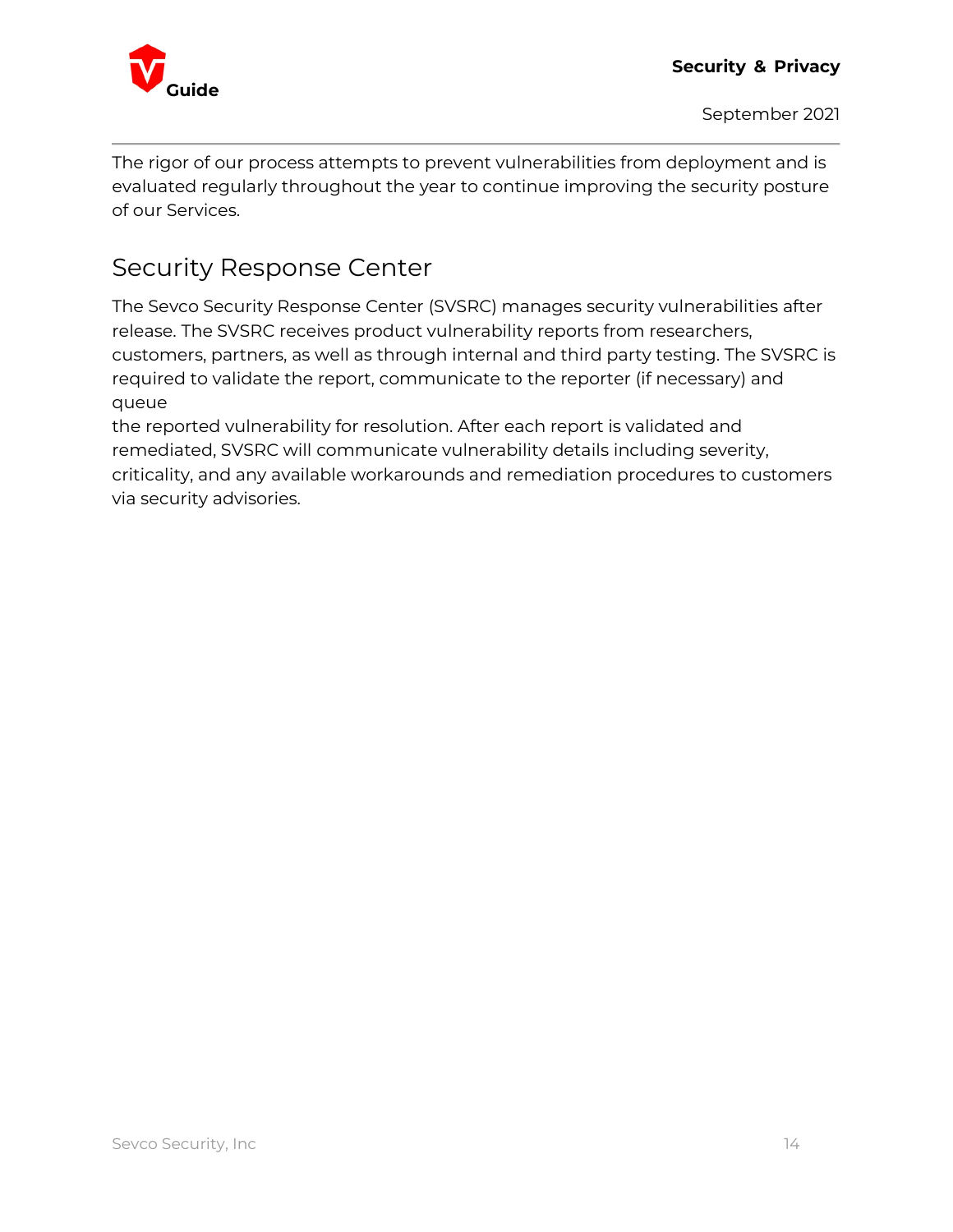

## Secure Organization

## Policies and Procedures

Sevco maintains a library of information security and privacy policies and procedures. These policies are reviewed at least annually and refreshed as required. They are provided to employees during the hiring process as part of initial training and are available to employees via a web portal.

## Responsibility

The Sevco Security Program is managed through the Security Steering Committee that includes, but is not limited to, the Sevco Chief Executive Officer, Chief Architect and relevant engineering team leads.

The Committee is responsible for the security program as a whole, including the annual risk management reviews and reviews of organizational security policies.

The CEO is responsible for the day to day execution of business adheres to those procedures. The Chief Architect manages the day to day execution of the Secure Development Lifecycle and cloud-specific security operations policies and procedures.

### Personnel Security

### Background Checks

Every Sevco employee and contractor undergo background checks before employment begins. Background checks include SSN Trace, United States-wide criminal database search, sex offender registry search, domestic watchlist search and seven-year county criminal court search.

### Confidentiality Agreements

Every Sevco employee's employment agreement includes confidentiality clauses that explicitly describes and legally protects customer/confidential data. Any raw or attributable data from our customers is considered Customer Data and is subject to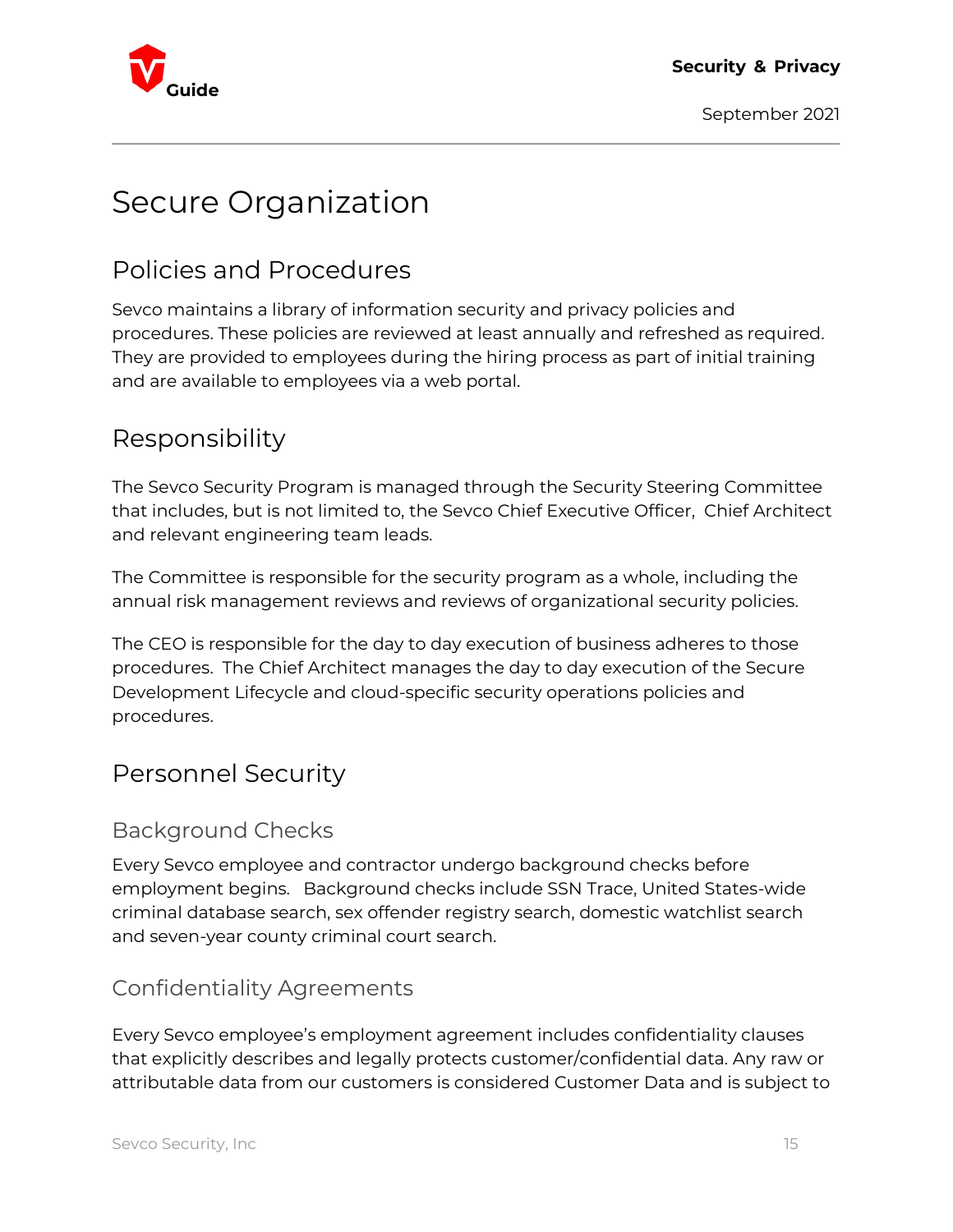

usage that is described in the applicable license agreement. Any agreements with third-party service providers also include confidentiality clauses.

### Acceptable Use and Employee Code of Conduct

All Sevco employees are bound by the Sevco Code of Business Conduct and Ethics that describes the behaviors that our culture demands. It also describes an Acceptable Use policy (also applicable to contractors) that describes appropriate use of our information and information systems.

### Security Policies

In addition to the Acceptable Use policy, Sevco maintains detailed security policies that describe appropriate use of our information systems, specific to security concerns. Employees and contractors are required to review and acknowledge the security policies annually.

### Security Training

Every Sevco employee undergoes security training both at the time of hiring and annually. Training content is refreshed each year to reflect current threats and trends in the security industry. Employees are required to acknowledge they understand their responsibilities in the security of our systems.

## Data Classification, Data Handling and Data Retention Policies

In addition to the Personnel Security policies that provide guidelines to our employees, Sevco maintains separate policies specific to classification, handling, and data retention. These policies provide guidelines to help ensure consistency across the entire company in the classification, handling, and retention of all data, including customer data.

## Incident Response Plans and Exercises

Sevco maintains a detailed incident response plan to prepare for the technical and administrative aspects of handling a potential breach. Like other policies, the incident response plan is reviewed and updated annually to make sure that it remains consistent and complete.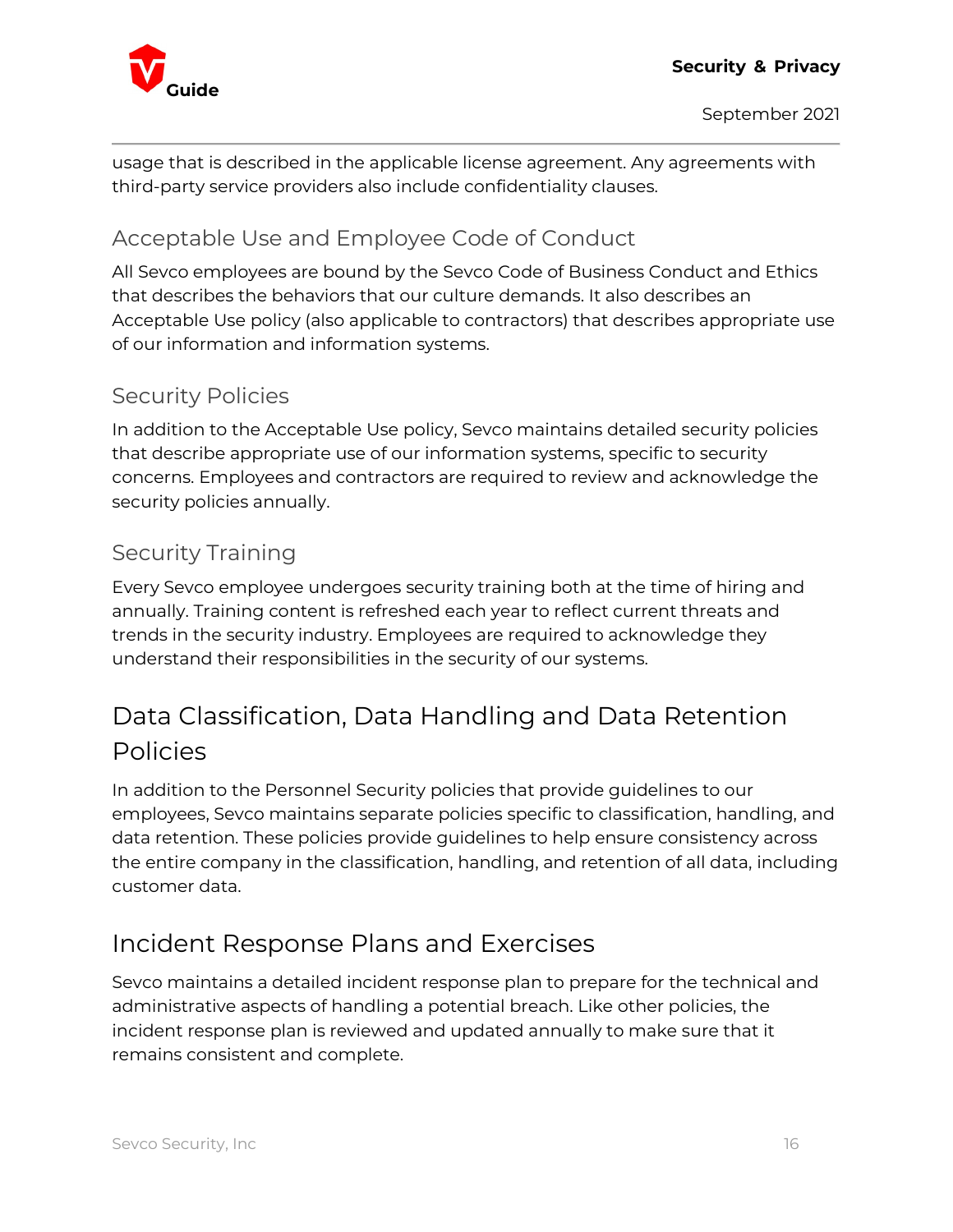

Each year, the company runs an incident response exercise, where the key participants in incident response from Security Operations, IT, legal, and communications react to potential response scenarios.

Sevco staffs a 24x7x365 team of responders that monitor our Services for suspicious activity, using a variety of data sources and methods. In the event of an actual breach, we commit to notifying any customer whose data has been compromised as soon as possible.

## Business Continuity Management

### Service Continuity

Sevco's Services are architected to be highly available and minimize or eliminate single points of failure. As described in detail in the preceding section, service architecture follows modern cloud application practices.

Sevco's Corporate IT services for critical business processes are similarly architected to eliminate or reduce single points of failure in technical systems and personnel.

#### Risk Assessment

Sevco's Services undergo an annual risk assessment process that is designed to catalog and quantify risk to the security and availability of Sevco's Services. Any high risk item is considered for additional investment to reduce the risk.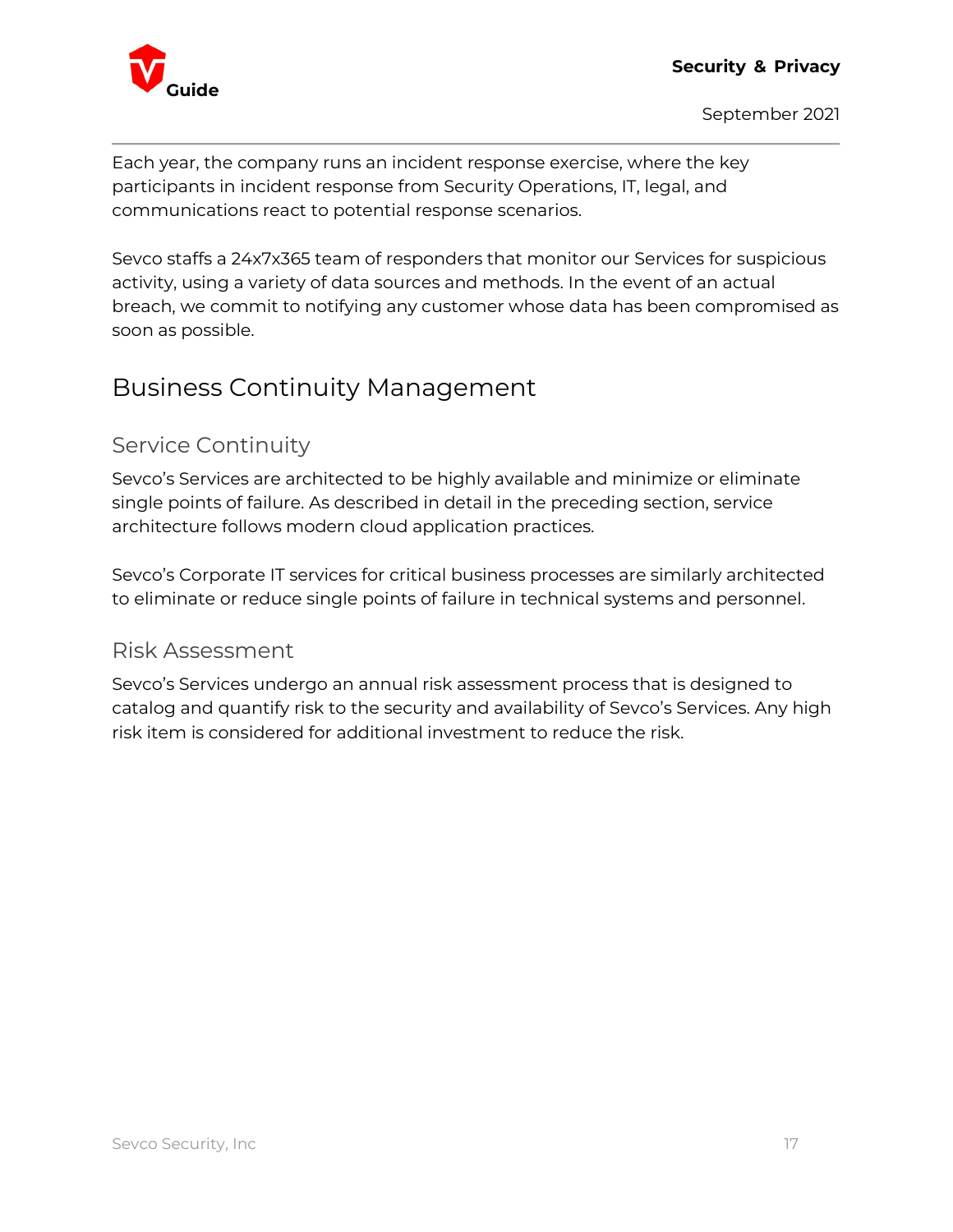

## Privacy and Compliance

### Data Processed

Sevco's Services collect data in two classes:

**• Device inventory and their attributes**: We collect an inventory of your devices from multiple sources and the technical attributes that describe them such as hostname, MAC address, IP address, Operating System and associated users.

**• User inventory and their attributes**: We collect an inventory of the user accounts authorized to access your systems from multiple sources and the attributes that describe them, such as username, first name, last name and user groups.

Sevco uses the device and user attributes to correlate the inventory from multiple sources to present a single unified inventory and how the technical attributes change over time.

The data can include user or device IDs, IP addresses, email addresses and other that may be considered Personally Identifying Information by some privacy regulations.

### Sevco Privacy Program

Sevco respects and is committed to protecting personal data. Our data protection and privacy program reflects current global principles, legal frameworks and standards on processing personal data.

To read Sevco's full privacy statement, see: https://sevcosecurity.com/privacy

### Regulatory Compliance

### General Data Protection Regulation (GDPR )

Processing cybersecurity asset data is broadly recognized as a "legitimate interest" under the GDPR. Recital 49 of the GDPR says that every data controller has a legitimate interest in